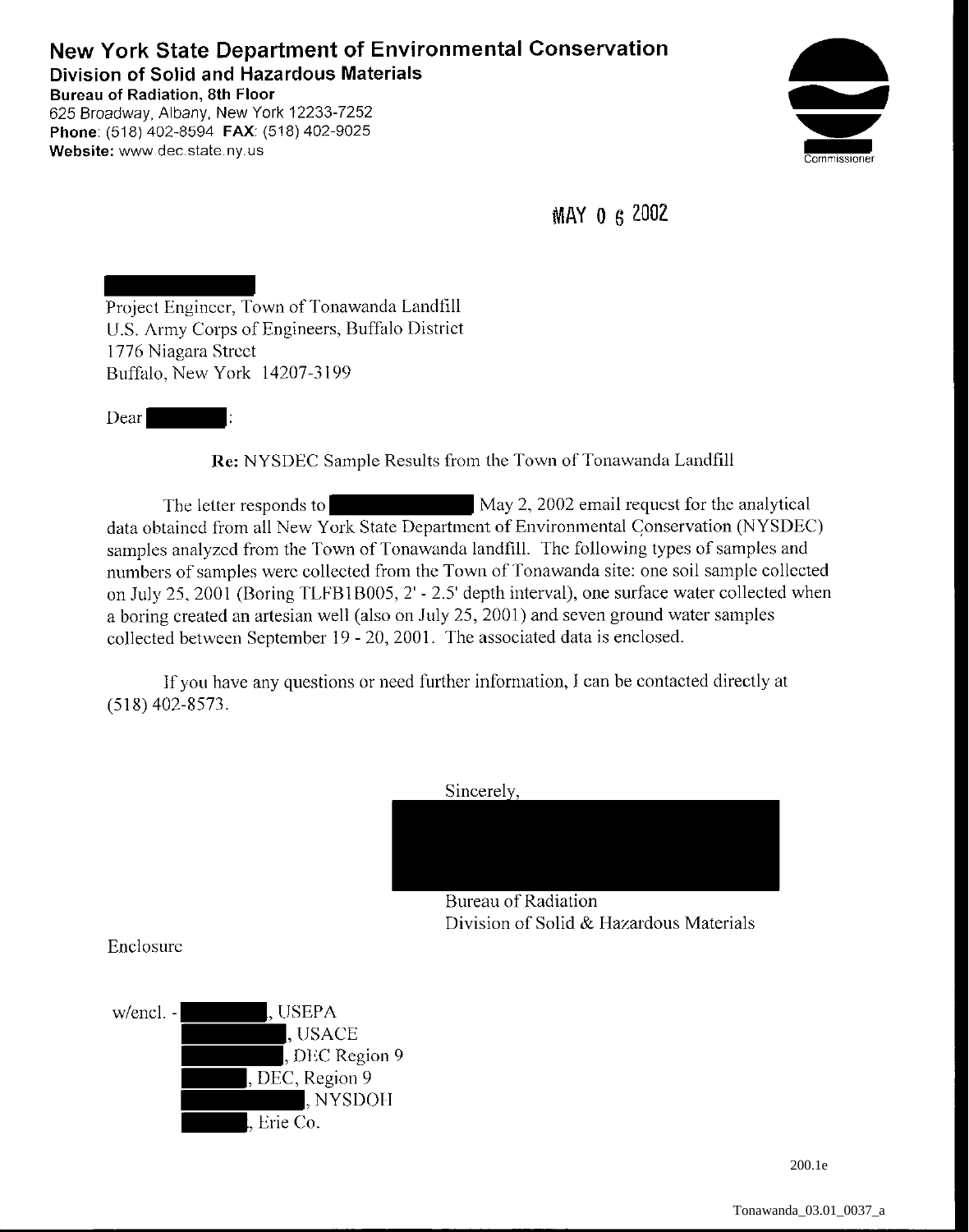

EBS-OR-15786

» September 10, 2001

~-.;;

Lionville Laboratory, Inc. 208 Welsh Pool Road Lionville, PA 19341-1313

*Oak* **Ridge Laboratory 601 Scarboro Road**  Oak Ridge, TN 37830 Phone (865) 481-0683 Fax (865) 483-4621

 $6$ espribe

*Lv* L 6to *i? LS::* <sup>1</sup>)'

#### **CASE NARRATIVE** Work Order # 01-08066-OR

#### SAMPLE RECEIPT

CLIENTID

This work order contains two water samples r• and suspended for Isotopic Thorium, Isotopic analyzed as dissolved for Gross Alpha/Beta ar

RFW#

0108L575

0108L575 7/25/ci

*amples* **were analyzed as dissolved**  Spectroscopy. Both samples were

LABID

0 I -08066-04 0 I -08066-05 01-08066-06 01-08066-07

RN9000802W080901 D &'19000802W08090I S FUN9000802W080902D RN9000802W080902 S

#### **ANALYTICAL METHODS**

Gross Alpha/Beta was performed by gas-flow proportional counting using EPA Method 900.0 medified. Radium-226 was analyzed using EPA Method 903.0 modified. Radium-228 was analyzed using EPA Method 904.0 modified. Isotopic Thorium was analyzed using Method EML Th-01 modified. Isotopic Uranium was analyzed using Method EML U-02 modified. Gamma Spectroscopy was performed using EPA Method 901.1 modified.

0108L575 \ *Town* of *Tonawanda*  $0108L575$  G coundwater from

#### ANALYTICAL DATA

### NOTED EXCEPTIONS

The Gross Alpha and Gross Beta replicates both had elevated nonnalized differences and relative percent differences.

#### GROSS ALPHA / BETA

Gross Alpha / Beta samples for water were prepared by evaporation of an acidified aliquot of the sample and transfer of the reduced sample to a steel planchet for final evaporation to dryness. The samples were then counted by use of a gas proportional counter.

Some or all of the samples in *this* work order all had detection limits that were higher than normally seen for this analysis. This situation was the result of the high level of suspended and/or dissolved solids present in the samples. Based on the maximum energies of alpha particles, it is only practical to selfabsorption correct samples up to a final deposited mass of about 120 milligrams on a two-inch planchet

Page 1 of 2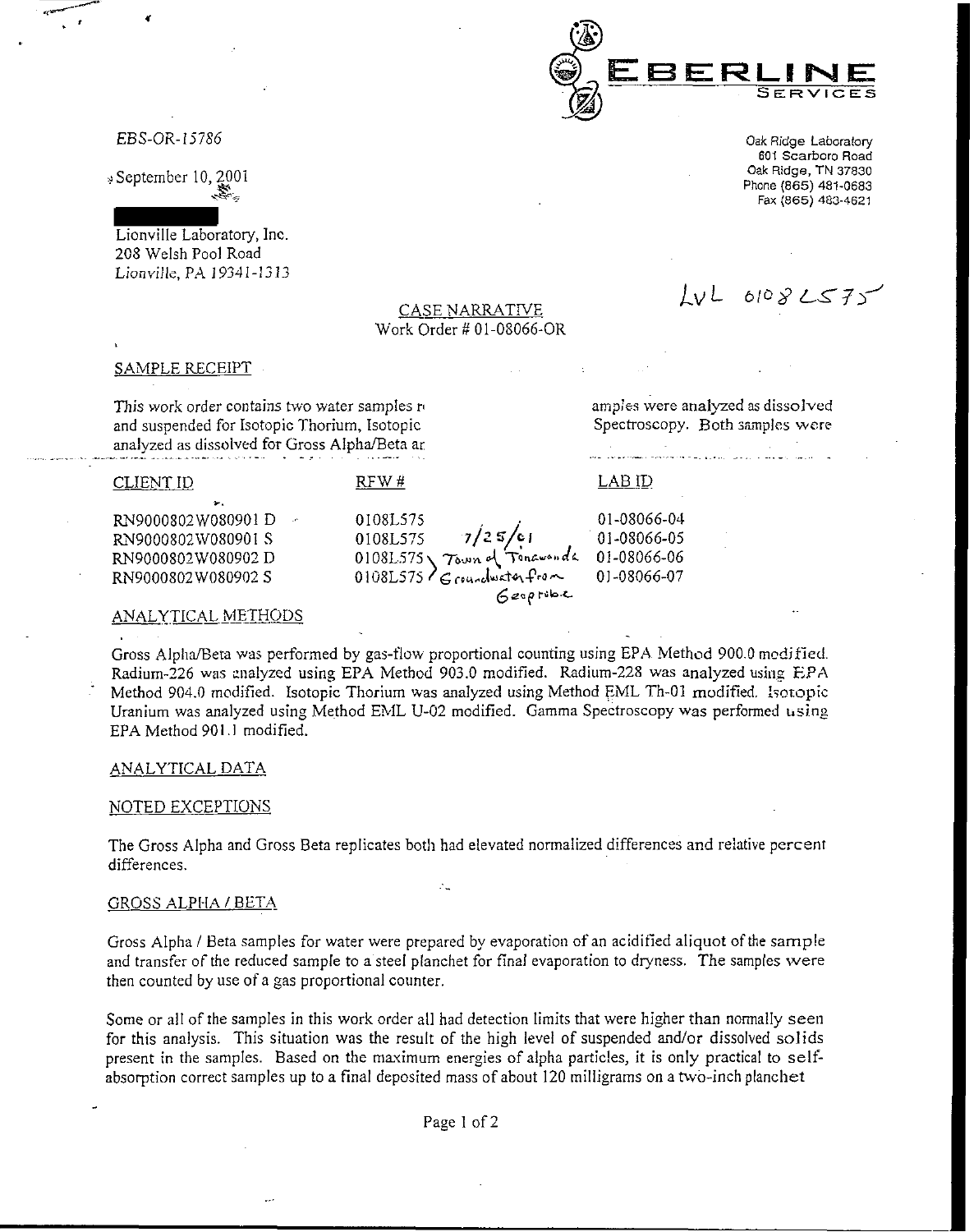

EBS-OR-15786

 $\epsilon$  +  $\epsilon$ 

September 10, 2001

Lionville Laboratory, Inc. 208 Welsh Pool Road Lionville, PA 19341-1313

### CASE NARRATIVE Work Order# 01-08066-0R

 $LvL$  6108  $LST$ 

**Oak Ridge Laboratory 601 Scarboro Road**  Oak Ridge, TN 37830 Phone (865) 481-0683 Fax (865) 483-4621

### SAMPLE RECEIPT

This work order contains two water samples received 08/13/01. Both samples were analyzed as dissolved and suspended for Isotopic Thorium, Isotopic Uranium and by Gamma Spectroscopy. Both samples were analyzed as dissolved for Gross Alpha/Beta and Radium-226/228.

| <u>CLIENT ID</u>   | RFW#      | LAB ID      |
|--------------------|-----------|-------------|
| RN9000802W080901D  | 0108L575  | 01-08066-04 |
| RN9000802W080901 S | 01081.575 | 01-08066-05 |
| RN9000802W080902D  | 0108L575  | 01-08066-06 |
| RN9000802W080902S  | 0108L575  | 01-08066-07 |

#### **ANALYTICAL METHODS**

Gross Alpha/Beta was performed by gas-tlow proportional counting using EPA Method 900.0 modified. Radium-226 was analyzed using EPA Method 903.0 modified. Radium-228 was analyzed using EPA Method 904.0 modified. Isotopic Thorium was analyzed using Method EML Th-01 modified. Isotopic Uranium was analyzed using Method EML U-02 modified. Gamma Spectroscopy was performed using EPA Method 901.1 modified.

#### ANALYTICAL DATA

#### NOTED EXCEPTIONS

The Gross Alpha and Gross Beta replicates both had elevated normalized differences and relative percent differences.  $\ddot{\cdot}$ 

#### **GROSS ALPHA / BETA**

Gross Alpha / Beta samples for water were prepared by evaporation of an acidified aliquot of the sample and transfer of the reduced sample to a steel planchet for final evaporation to dryness. The samples were then counted by use of a gas proportional counter.

Some or all of the samples in this work order all had detection limits that were higher than normally seen for this analysis. This situation was the result of the high level of suspended and/or dissolved solids present in the samples. Based on the maximum energies of alpha particles, it is only practical to selt: absorption correct samples up to a final deposited mass of about 120 milligrams on a two-inch planchet

Page 1 of 2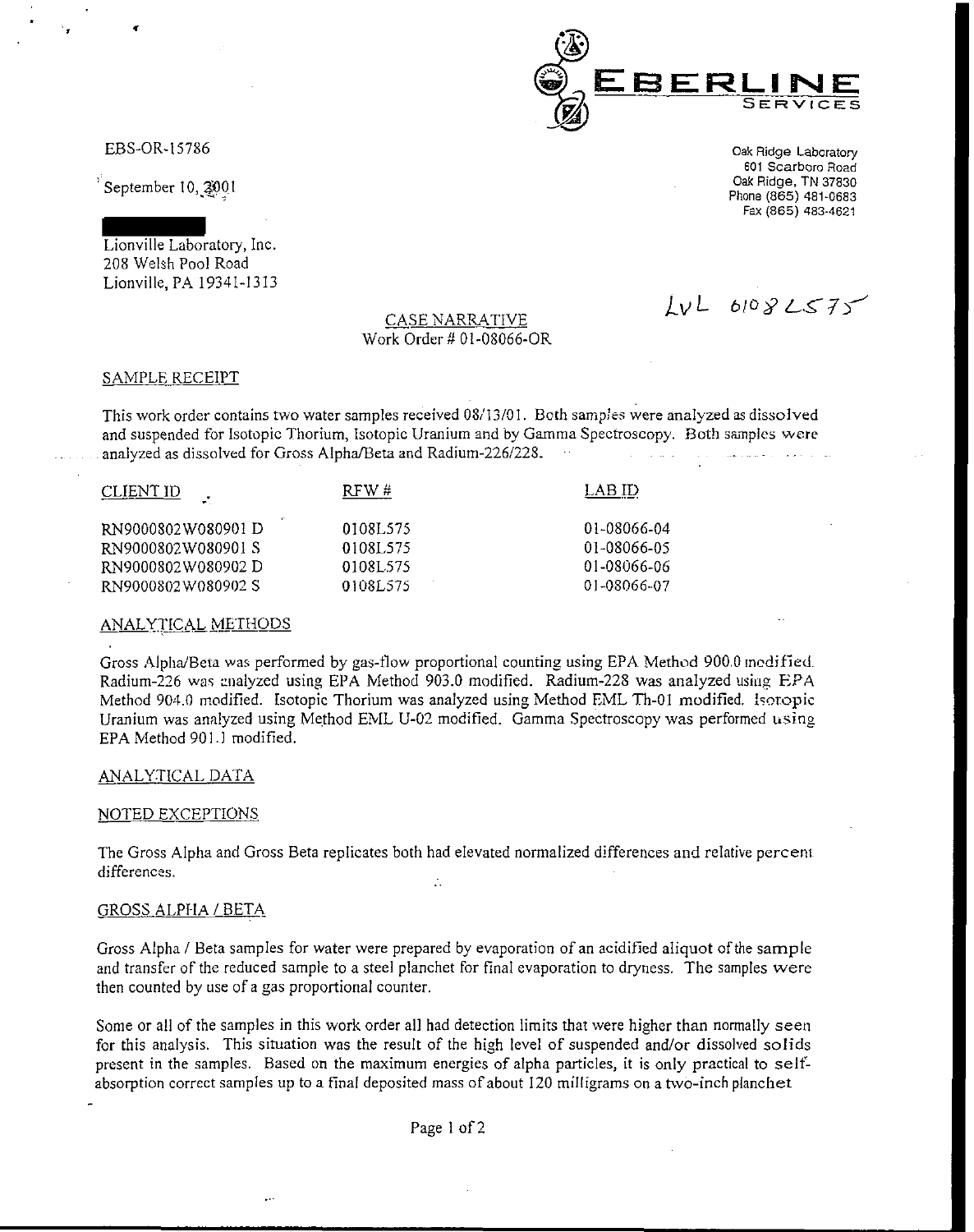#### ANALYTICAL DATA CONTINUED

# GROSS ALPHA/BETA

(EPA method 900.0). In order to stay within this calibration limit, it was necessary to use aliquots for these samples that were substantially reduced from those normally used in this determination. Additionally, the high deposited mass required the use of a significant self-absorption factor in the calculation of the results, uncertainties, and detection limits. These two factors resulted in elevation of the detection limits above what is normally seen for this analysis. Though the detection limits could be lowered through longer counting times, the inverse-square relationship between count time and detection limits (a four times longer count to lower the detection limit by half) dictates that impractically long count times would be required to produce "normal" detection limits. We feel that the data as presented represents the best compromise between the desired detection limits and the problems inherent in the sample matrix.

The Gross Alpha and Gross Beta analysis results ranged from equal to, to somewhat elevated above, their respective sample detection limits. The Gross Beta laboratory control standard had an acceptable percent recovery and normalized difference. The Gross Alpha laboratory control standard had an elevated normalized difference but the percent recovery was acceptable. The blank results were both less than their respective·sample detection limits. The Gross Alpha and Gross Beta replicates both had elevated relative percent differences and normalized differences. This result was most likely due to the extremely high level of total solids found in these samples.

### CERTIFICATION OF ACCURACY

I certify that this data report is in compliance with the terms and conditions of the Purchase Order, both technically and for completeness, for other than the conditions detailed above. Release of the data contained in this hard copy data package has been authorized by the cognizant project manager or his/her designee to be accurate as verified by the following signature.

Laboratory Manager

Date: 9/10/2001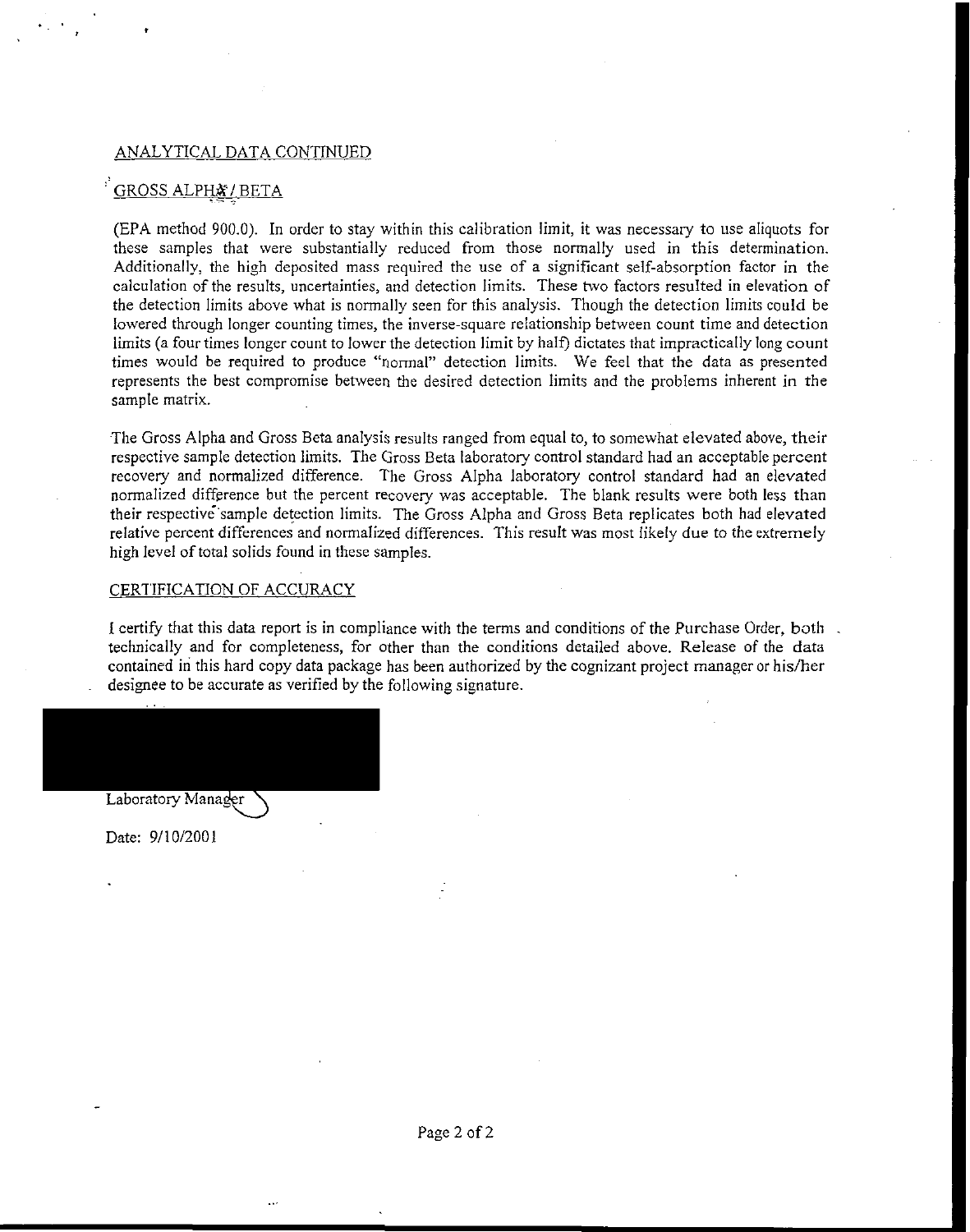?08 Welsh Pool Road ·- Page 1 of 5 Lionville, PA 19341-1313

 $\mathcal{R}_\mathrm{c}$ 

SDG: 0108066 Final Report of Analysis Lionville Laboratories **Matrix: Water Conville Laboratories** Matrix: Water Date of Report: 9/10/2001<br>208 Welsh Pool Road Page 1 of 5

| Lab ID              | Client ID             | Sample<br>Date    | Receipt<br>Date | Analysis<br>Date  | Batch ID Analyte |                                      | Method             | Result            | Error                              |             | <b>MDA Units</b> |
|---------------------|-----------------------|-------------------|-----------------|-------------------|------------------|--------------------------------------|--------------------|-------------------|------------------------------------|-------------|------------------|
|                     |                       |                   |                 |                   |                  |                                      |                    |                   |                                    |             |                  |
| 01-08066-01         | <b>K KNOWN</b>        | 08/13/01          | 08/13/01        |                   |                  | 08/14/01 0108066 Gross Alpha         | EPA 900.0 Modified | 24072             | 10.35                              |             | pCi/i            |
| 01-08066-01         | S SPIKE               | 08/13/01          | 08/13/01        | 08/14/01          | 0108066          | Gross Alpha <sup>+</sup>             | EPA 900.0 Modified | 266.62            | 8.21 m                             |             | 0.62 pCi/l       |
| 01-08066-02         | <b>B BLANK</b>        | 08/13/01          | 08/13/01        | 08/14/01          |                  | 0108066 Gross Alpha                  | EPA 900.0 Modified | 0.19              | 0.32                               |             | 0.62 pCi/l       |
| 01-08066-03         | D RN9000802W080901 D  | 07/24/01          | 08/13/01        | 08/14/01          | 0108066          | Gross Alpha                          | EPA 900.0 Modified | 12.41             | 14.70                              | 14.92 pCi/l |                  |
| 01-08066-04         | RN9000802W080901D     | 07/24/01          | 08/13/01        | 08/14/01          | 0108066          | Gross Alpha                          | EPA 900.0 Modified | 45.85             | 17.37                              | 15.10 pCi/l |                  |
| 01-08066-06         | RN9000802W080902D     | 07/25/01          | 08/13/01        |                   |                  | 08/15/01 0108066 Gross Alpha         | EPA 900.0 Modified | 1031              | 12.81                              | 13.04 pCi/l |                  |
|                     |                       |                   |                 |                   |                  |                                      |                    |                   |                                    |             |                  |
| 01-08066-01         | <b>K KNOWN</b>        | 08/13/01 08/13/01 |                 | 08/14/01          |                  | 0108066 Gross Beta                   | EPA 900.0 Modified | 268,79            | 4.84                               |             | pCi/l            |
| 01-08066-01         | S SPIKE               | 08/13/01          | 08/13/01        | 08/14/01          |                  | 0108066 Gross Beta                   | EPA 900.0 Modified | 265.63            | 7.44                               |             | 1.13 pCi/l       |
| 01-08066-02         | <b>B BLANK</b>        | 08/13/01          | 08/13/01        | 08/14/01          |                  | 0108066 Gross Beta                   | EPA 900.0 Modified | $-0.25$           | 0.49                               |             | 1.13 pCi/l       |
| 01-08066-03         | D RN9000802W080901 D  | 07/24/01          | 08/13/01        | 08/14/01          |                  | 0108066 Gross Beta                   | EPA 900.0 Modified | 111.36            | 15.33                              | 12.96 pCi/l |                  |
| 01-08066-04         | RN9000802W080901D     | 07/24/01          | 08/13/01        |                   | 08/14/01 0108066 | Gross Beta                           | EPA 900.0 Modified | 206.95            | 17.10                              |             | 12.94 pCi/l      |
| 01-08066-06         | RN9000802W080902D     | 07/25/01          |                 |                   |                  | 08/13/01 08/15/01 0108066 Gross Beta | EPA 900.0 Modified | 154.64            | 16.17                              |             | 12.97 pCi/l      |
|                     |                       |                   |                 |                   |                  |                                      |                    |                   |                                    |             |                  |
| 01-08066-01         | φ×.<br><b>K KNOWN</b> | 08/13/01          | 08/13/01        | 08/17/01          |                  | 0108066 Cobalt-60                    | EPA 901.1 Modified | 1.91E+02 9.35E+00 |                                    |             | pCi/ml           |
| 01-08066-01         | <b>K KNOWN</b>        | 08/13/01          | 08/13/01        | 08/17/01          |                  | 0108066 Cesium-137                   | EPA 901.1 Modified | 1.21E+02 5.70E+00 |                                    |             | pCi/ml           |
| 01-08066-01         | S SPIKE               | 08/13/01          | 08/13/01        | 08/17/01          | 0108066          | Cobalt-60                            | EPA 901.1 Modified |                   | 1.88E+02 1.42E+01 8.11E-01 pCi/ml  |             |                  |
| 01-08066-01 S SPIKE |                       | 08/13/01          | 08/13/01        | 08/17/01          |                  | 0108066 Cesium-137                   | EPA 901.1 Modified |                   | 1.24E+02 1.32E+01 6.50E-01 pCi/ml  |             |                  |
|                     |                       |                   |                 |                   |                  |                                      |                    |                   |                                    |             |                  |
| 01-08066-02 B BLANK |                       | 08/13/01          | 08/13/01        | 08/16/01          | 0108066          | Cobalt-60                            | EPA 901.1 Modified | 2.01E-03          | 4.28E-03 7.75E-03 pCi/ml           |             |                  |
| 01-08066-02 B BLANK |                       | 08/13/01          | 08/13/01        | 08/16/01          | 0108066          | Cesium-137                           | EPA 901.1 Modified | $-2.05E-03$       | 5.09E-03 7.24E-03 pCi/ml           |             |                  |
| 01-08066-02 B BLANK |                       | 08/13/01          | 08/13/01        | 08/16/01          |                  | 0108066 Ruthenium-106                | EPA 901.1 Modified | 1.19E-02          | 3.30E-02 5.97E-02 pCi/ml           |             |                  |
| 01-08066-02 B BLANK |                       | 08/13/01          | 08/13/01        |                   |                  | 08/16/01 0108066 Zirconium-95        | EPA 901.1 Modified | -7.41E-04         | 6.88E-03 1.20E-02 pCi/ml           |             |                  |
|                     |                       |                   |                 |                   |                  |                                      |                    |                   |                                    |             |                  |
| 01-08066-03         | D RN9000802W080901 D  | 07/24/01          | 08/13/01        | 08/17/01          |                  | 0108066 Cobalt-60                    | EPA 901.1 Modified | $-1.72E - 03$     | 3.98E-03 6.93E-03 pCi/ml           |             |                  |
| 01-08066-03         | D RN9000802W080901 D  | 07/24/01          | 08/13/01        | 08/17/01          |                  | 0108066 Cesium-137                   | EPA 901.1 Modified | 4.21E-03          | 4.18E-03 6.77E-03 pCi/ml           |             |                  |
| 01-08066-03         | D RN9000802W080901 D  | 07/24/01          | 08/13/01        | 08/17/01          |                  | 0108066 Ruthenium-106                | EPA 901.1 Modified |                   | 4.63E-03 .3.57E-02 6.08E-02 pCi/ml |             |                  |
| 01-08066-03         | D RN9000802W080901 D  | 07/24/01          |                 | 08/13/01 08/17/01 |                  | 0108066 Zirconium-95                 | EPA 901 1 Modified | -4.54E-03         | 7.98E-03 1.30E-02 pCi/ml           |             |                  |

K=Known,S=Spike,B=Blank,D=Duplicate,MS=Matrix Spike



**601 Scarboro Road, Oak Ridge, TN 37830 865/481-0683 FAX 865/483-4621**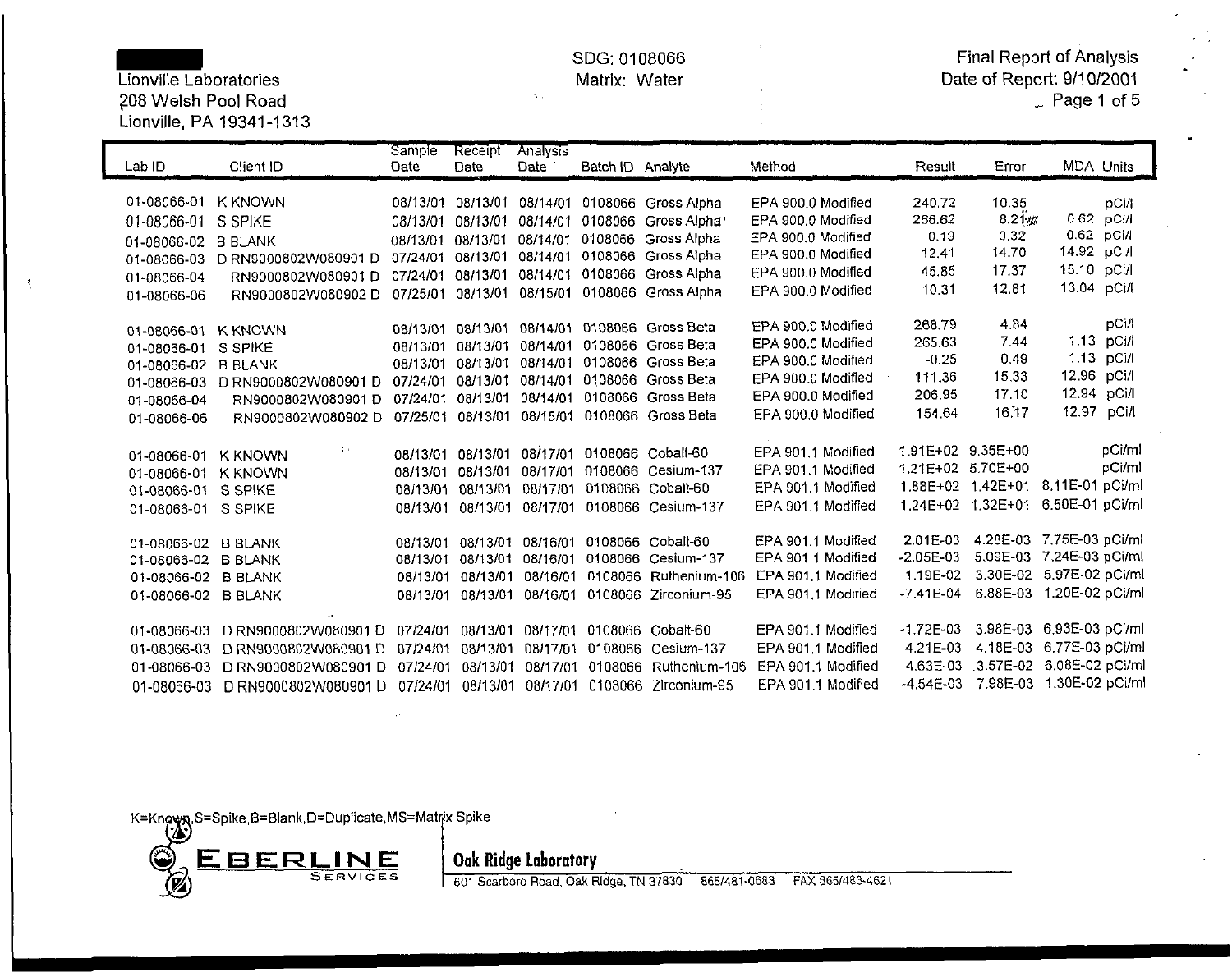208 Welsh Pool Road Page 2 of5

 $\mathcal{L}$ 

# 'Lionville, PA 19341-1313

 $\mathbf{y}^{\prime}$ 

SDG: 0108066 Final Report of Analysis Lionville Laboratories Matrix: Water Date of Report: 9/10/2001  $\Omega_{\rm{L}}$ 

| Lab ID      | Client ID            | <b>Sample</b><br>Date | Receipt<br>Date   | <b>Analysis</b><br>Date | Batch ID Analyte |                               | Method             | Result      | Error      | <b>MDA Units</b>          |
|-------------|----------------------|-----------------------|-------------------|-------------------------|------------------|-------------------------------|--------------------|-------------|------------|---------------------------|
|             |                      |                       |                   |                         |                  |                               |                    |             |            |                           |
| 01-08066-04 | RN9000802W080901D    | 07/24/01              | 08/13/01          | 08/16/01                |                  | 0108066 Cobalt-60             | EPA 901.1 Modified | 7.15E-04    |            | 3.83E-03 6.96E-03 pCi/ml  |
| 01-08066-04 | RN9000802W080901D    | 07/24/01              | 08/13/01          | 08/16/01                | 0108066          | Cesium-137                    | EPA 901.1 Modified | 2.69E-03    |            | 4.01E-03# 7.01E-03 pCl/ml |
| 01-08066-04 | RN9000802W080901D    | 07/24/01              | 08/13/01          | 08/16/01                | 0108066          | Ruthenium-106                 | EPA 901.1 Modified | -1.76E-02   |            | 3.55E-02 5.83E-02 pCi/ml  |
| 01-08066-04 | RN9000802W080901D    | 07/24/01              | 08/13/01          | 08/16/01                | 0108066          | Zirconium-95                  | EPA 901.1 Modified | 1.10E-04    |            | 7.93E-03 1.34E-02 pCi/ml  |
|             |                      |                       |                   |                         |                  |                               |                    |             |            |                           |
| 01-08066-05 | RN9000802W080901 S   | 07/24/01              | 08/13/01          | 08/17/01                |                  | 0108066 Cobalt-60             | EPA 901.1 Modified | 8.92E-04    |            | 2.42E-03 4.40E-03 pCi/ml  |
| 01-08066-05 | RN9000802W080901S    | 07/24/01              | 08/13/01          | 08/17/01                | 0108066          | Cesium-137                    | EPA 901.1 Modified | 5.45E-03    | 5,86E-03   | 4.31E-03 pCi/ml           |
| 01-08066-05 | RN9000802W080901 S   | 07/24/01              | 08/13/01          | 08/17/01                | 0108066          | Ruthenium-106                 | EPA 901.1 Modified | 5.44E-03    | 2.16E-02   | 3.89E-02 pCi/ml           |
| 01-08066-05 | RN9000802W080901S    | 07/24/01              | 08/13/01          | 08/17/01                | 0108066          | Zirconium-95                  | EPA 901.1 Modified | -5.60E-04   | $5.21E-03$ | 9.19E-03 pCi/ml           |
|             |                      |                       |                   |                         |                  |                               |                    |             |            |                           |
| 01-08066-06 | RN9000802W080902D    | 07/25/01              | 08/13/01          |                         |                  | 08/16/01 0108066 Cobalt-60    | EPA 901.1 Modified | 3.96E-03    |            | 4.75E-03 8.86E-03 pCi/ml  |
| 01-08066-06 | RN9000802W080902D    | 07/25/01              | 08/13/01          |                         | 08/16/01 0108066 | Cesium-137                    | EPA 901.1 Modified | 9.27E-04    | 7.39E-03   | 8.99E-03 pCi/ml           |
| 01-08066-06 | RN9000802W080902D    | 07/25/01              | 08/13/01          |                         | 08/16/01 0108066 | Ruthenium-106                 | EPA 901.1 Modified | $-4.89E-02$ | 4.31E-02   | 7.13E-02 pCi/ml           |
| 01-08066-06 | RN9000802W080902D    | 07/25/01              | 08/13/01          |                         |                  | 08/16/01 0108066 Zirconium-95 | EPA 901.1 Modified | 1.93E-03    |            | 8.93E-03 1.61E-02 pCi/ml  |
|             |                      |                       |                   |                         |                  |                               |                    |             |            |                           |
| 01-08066-07 | RN9000802W080902 S   | 07/25/01              | 08/13/01          | 08/17/01                | 0108066          | Cobalt-60                     | EPA 901.1 Modified | 7.20E-04    |            | 3.15E-03 5.65E-03 pCi/ml  |
| 01-08066-07 | RN9000802W080902 S   | 07/25/01              | 08/13/01          | 08/17/01                | 0108066          | Cesium-137                    | EPA 901.1 Modified | -3.27E-04   | 3.19E-03   | 5.59E-03 pCi/ml           |
| 01-08066-07 | RN9000802W080902 S   |                       | 07/25/01 08/13/01 | 08/17/01                | 0108066          | Ruthenium-106                 | EPA 901.1 Modified | $-6.69E-03$ |            | 3.18E-02 4.96E-02 pCi/ml  |
| 01-08066-07 | RN9000802W080902 S   |                       | 07/25/01 08/13/01 |                         |                  | 08/17/01 0108066 Zirconium-95 | EPA 901.1 Modified | 9.59E-03    |            | 6.64E-03 1.25E-02 pCi/ml  |
|             |                      |                       |                   |                         |                  |                               |                    |             |            |                           |
| 01-08066-01 | <b>K KNOWN</b>       | 08/13/01              | 08/13/01          | 08/20/01                | 0108066          | Radium-226                    | EPA 903.0 Modified | 10.17       | 0.47       | pCi/l                     |
| 01-08066-01 | S SPIKE              | 08/13/01              | 08/13/01          | 08/20/01                | 0108066          | Radium-226                    | EPA 903.0 Modified | 9.09        | 1.13       | $0.19$ pCi/l              |
| 01-08066-02 | <b>B BLANK</b>       | 08/13/01              | 08/13/01          | 08/20/01                | 0108066          | Radium-226                    | EPA 903.0 Modified | 0.19        | 0.13       | 0.13<br>pCi/l             |
| 01-08066-03 | D RN9000802W080901 D | 07/24/01              | 08/13/01          | 08/21/01                |                  | 0108066 Radium-226            | EPA 903.0 Modified | 1.19        | 0.45       | 0.42<br>pCi/l             |
| 01-08066-04 | RN9000802W080901D    | 07/24/01              | 08/13/01          | 08/21/01                | 0108066          | Radium-226                    | EPA 903.0 Modified | 1.41        | 0.47       | 0.34 pCi/l                |
| 01-08066-06 | RN9000802W080902D    | 07/25/01              | 08/13/01          | 08/21/01                |                  | 0108066 Radium-226            | EPA 903.0 Modified | 1.52        | 0.80       | 0.62 pCi/l                |

K=Known,S=Spike,B=Blank,D=Duplicate,MS=Matrix Spike<br>(3)

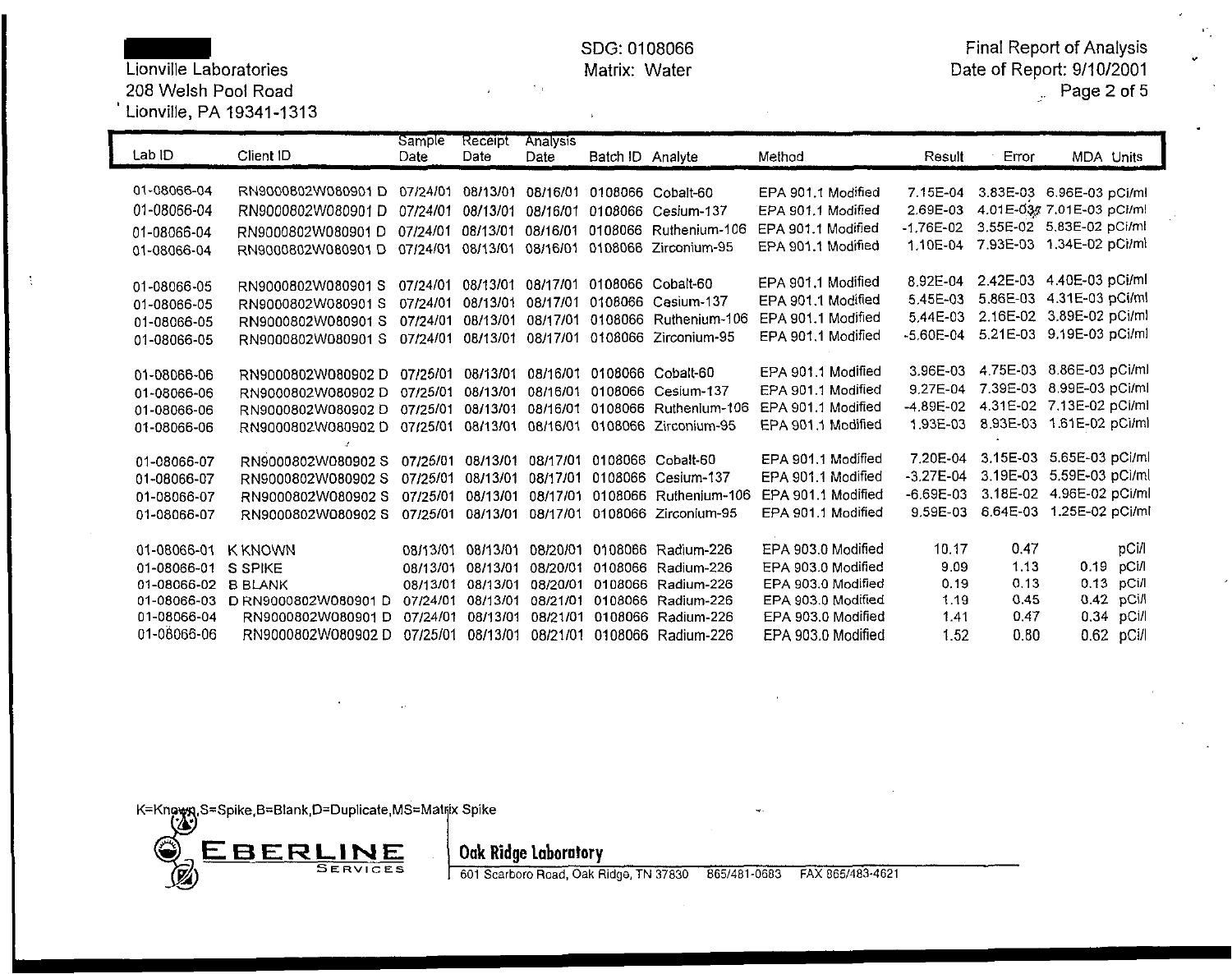Lionville Laboratories Matrix: Water Date of Report: 9/10/2001 208 Welsh Pool Road Lionville, PA 19341-1313

 $\mathcal{L}_{\mathcal{A}}$ 

SDG: 0108066 Final Report of Analysis<br>Matrix: Water Matrix: Water Report: 9/10/2001

| Lab ID      | Client ID            | <b>Sample</b><br>Date | Receipt<br>Date | <b>Analysis</b><br>Date | Batch ID Analyte |                    | Method             | Result  | Error  | <b>MDA Units</b> |              |
|-------------|----------------------|-----------------------|-----------------|-------------------------|------------------|--------------------|--------------------|---------|--------|------------------|--------------|
|             |                      |                       |                 |                         |                  |                    |                    |         |        |                  |              |
| 01-08066-01 | K KNOWN              | 08/13/01              | 08/13/01        | 09/04/01                |                  | 0108066 Radium-228 | EPA 904.0 Modified | 17.68   | 0.80   |                  | <b>pCi/l</b> |
| 01-08066-01 | S SPIKE              | 08/13/01              | 08/13/01        | 09/04/01                | 0108066          | Radium-228         | EPA 904.0 Modified | 15.98   | 1.3277 | 1.04 pCi/l       |              |
| 01-08066-02 | <b>B BLANK</b>       | 08/13/01              | 08/13/01        | 09/04/01                | 0108066          | Radium-228         | EPA 904.0 Modified | 0.42    | 0.66   | 1.13 pCi/l       |              |
| 01-08066-03 | D RN9000802W080901 D | 07/24/01              | 08/13/01        | 09/04/01                |                  | 0108066 Radium-228 | EPA 904.0 Modified | 0.53    | 0.70   | 1.19 pCi/l       |              |
| 01-08066-04 | RN9000802W080901D    | 07/24/01              | 08/13/01        | 09/04/01                |                  | 0108066 Radium-228 | EPA 904.0 Modified | 1.54    | 0.77   | 1.18 pCi/l       |              |
|             | RN9000802W080902D    | 07/25/01              | 08/13/01        | 09/04/01                | 0108066          | Radium-228         | EPA 904.0 Modified | 1.33    | 1.10   | 1.79             | pCi/l        |
| 01-08066-06 |                      |                       |                 |                         |                  |                    |                    |         |        |                  |              |
| 01-08066-01 | K KNOWN              | 08/13/01              | 08/13/01        | 08/23/01                | 0108066          | Thorlum-228        | EML Th-01 Modified | 4.76    | 0.17   |                  | pCi/l        |
| 01-08066-01 | S SPIKE              | 08/13/01              | 08/13/01        | 08/23/01                | 0108066          | Thorium-228        | EML Th-01 Modified | 5.12    | 1.18   | 0.12 pCi/l       |              |
|             |                      | 08/13/01              | 08/13/01        | 08/23/01                | 0108066          | Thorium-228        | EML Th-01 Modified | 0.63    | 0.25   | 0.16 pCi/l       |              |
| 01-08066-02 | <b>B BLANK</b>       |                       |                 |                         | 0108066          | Thorium-228        | EML Th-01 Modified | 0.48    | 0.46   | 0.58 pCi/l       |              |
| 01-08066-03 | D RN9000802W080902 D | 07/25/01              | 08/13/01        | 08/23/01                |                  |                    | EML Th-01 Modified | $-0.04$ | 0.05   | 0.50 pCi/l       |              |
| 01-08066-04 | RN9000802W080901D    | 07/24/01              | 08/13/01        | 08/23/01                | 0108066          | Thorium-228        |                    |         | 0.47   | 0.71             |              |
| 01-08066-05 | RN9000802W080901 S   | 07/24/01              | 08/13/01        | 08/23/01                | 0108066          | Thorium-228        | EML Th-01 Modified | 0.45    |        |                  | pCi/l        |
| 01-08066-06 | RN9000802W080902D    | 07/25/01              | 08/13/01        | 08/23/01                | 0108066          | Thorium-228        | EML Th-01 Modified | 0.53    | 0.59   | 0.86 pCi/l       |              |
| 01-08066-07 | RN9000802W080902 S   | 07/25/01              | 08/13/01        |                         | 08/23/01 0108066 | Thorium-228        | EML Th-01 Modified | 1.07    | 0.66   | 0.73 pCi/l       |              |
|             |                      |                       |                 |                         |                  |                    | EML Th-01 Modified | 5.42    | 0.15   |                  | pCM          |
| 01-08066-01 | K KNOWN              | 08/13/01              | 08/13/01        |                         | 08/23/01 0108066 | Thorium-230        |                    |         |        |                  |              |
| 01-08066-01 | S<br><b>SPIKE</b>    | 08/13/01              | 08/13/01        | 08/23/01                | 0108066          | Thorium-230        | EML Th-01 Modified | 5.67    | 1.29   | $0.05$ pCi/l     |              |
| 01-08066-02 | <b>B BLANK</b>       | 08/13/01              | 08/13/01        | 08/23/01                | 0108066          | Thorium-230        | EML Th-01 Modified | 0.10    | 0.10   | 0.14             | pCi/l        |
| 01-08066-03 | D RN9000802W080902 D | 07/25/01              | 08/13/01        | 08/23/01                | 0108066          | Thorium-230        | EML Th-01 Modified | 0.19    | 0.41   | 0.93 pCi/l       |              |
| 01-08066-04 | RN9000802W080901D    | 07/24/01              | 08/13/01        | 08/23/01                | 0108066          | Thorium-230        | EML Th-01 Modified | 0.73    | 0.58   | 0.80             | pCi/l        |
| 01-08066-05 | RN9000802W080901 S   | 07/24/01              | 08/13/01        | 08/23/01                | 0108066          | Thorium-230        | EML Th-01 Modified | 0.71    | 0.57   | 0.71             | pCi/l        |
| 01-08066-06 | RN9000802W080902 D   | 07/25/01              | 08/13/01        | 08/23/01                | 0108066          | Thorium-230        | EML Th-01 Modified | 1.91    | 1.14   | 1.25             | рСі/І        |
| 01-08066-07 | RN9000802W080902 S   | 07/25/01              | 08/13/01        | 08/23/01                | 0108066          | Thorium-230        | EML Th-01 Modified | 0.84    | 0.58   | 0.69 pCi/l       |              |

K=Known,S=Spike,B=Blank,D=Duplicate,MS=Matrix Spike



F:;;did=Text\_on;p=axt\_on;p=axt\_odid=axt\_odid=axt\_of-axt\_did=axt\_o-c-aritric=axt\_<br>T=AX = 85/483-4621

 $\sim 10^{11}$  kpc  $^{-1}$  kpc.

**Contract**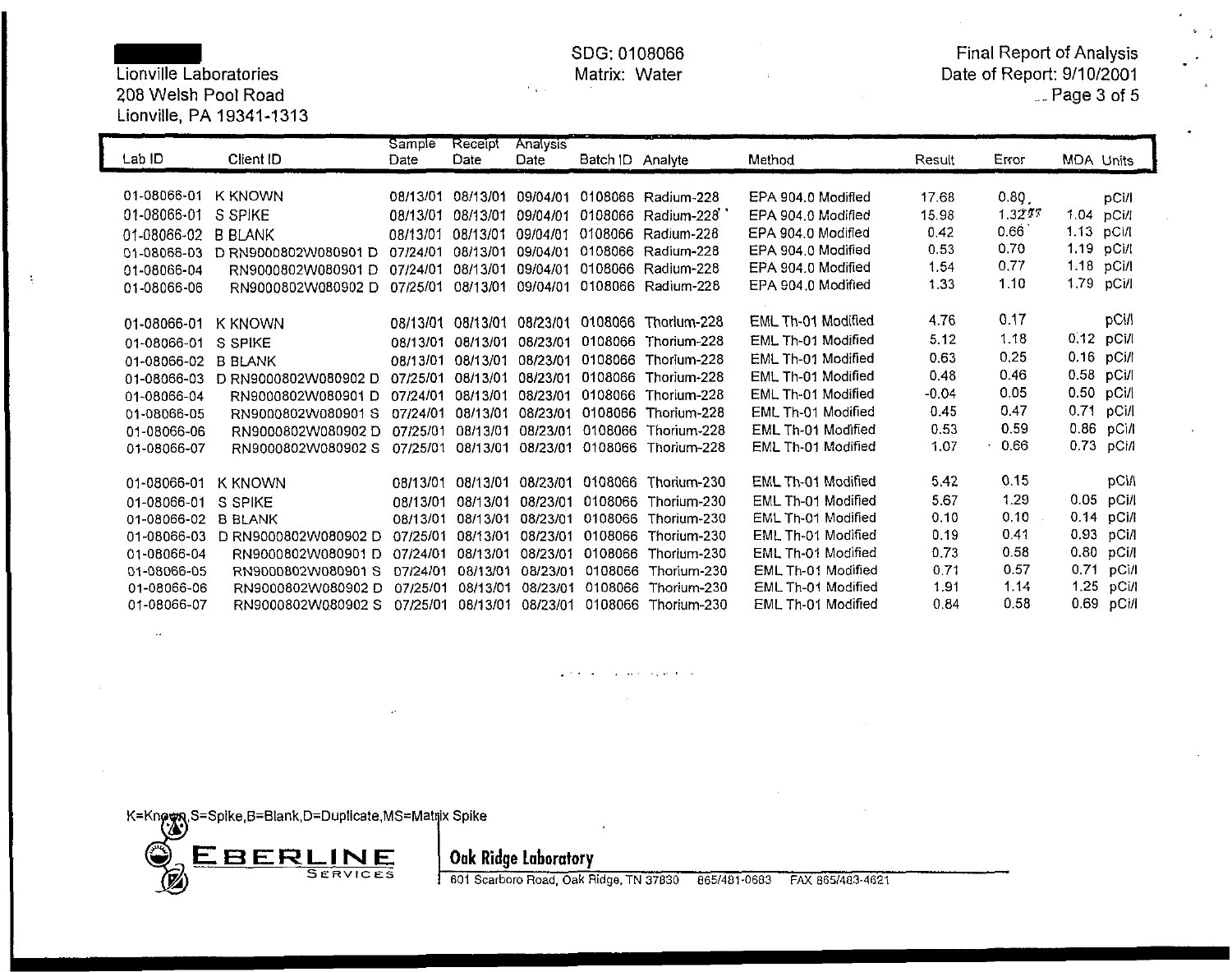*f*  $f(208 \text{ Welsh Pool Road})$ 

# Lionville, PA 19341-1313

 $\cdot$ 

SDG: 0108066 Final Report of Analysis .. Lionville Laboratories Matrix: Water Date of Report: 9/10/2001

| Page 4 of 5 |  |  |  |
|-------------|--|--|--|
|-------------|--|--|--|

| Lab ID      | Client ID            | Sample<br>Date | Receipt<br>Date | <b>Analysis</b><br>Date | Batch ID Analyte |                     | Method             | Result  | Error           | <b>MDA Units</b> |              |
|-------------|----------------------|----------------|-----------------|-------------------------|------------------|---------------------|--------------------|---------|-----------------|------------------|--------------|
| 01-08066-01 | K KNOWN              | 08/13/01       | 08/13/01        | 08/23/01                | 0108066          | Thorium-232         | EML Th-01 Modified | 4.76    | 0.17            |                  | pCi/l        |
| 01-08066-01 | S SPIKE              | 08/13/01       | 08/13/01        | 08/23/01                | 0108066          | Thorium-232         | EML Th-01 Modified | 5.68    | 1.2 $S_{\nu 2}$ | 0.12 pCi/l       |              |
| 01-08066-02 | <b>B BLANK</b>       | 08/13/01       | 08/13/01        | 08/23/01                | 0108066          | Thorium-232         | EML Th-01 Modified | 0.06    | 0.07            | 0.11             | <b>pCi/l</b> |
| 01-08066-03 | D RN9000802W080902 D | 07/25/01       | 08/13/01        | 08/23/01                | 0108066          | Thorium-232         | EML Th-01 Modified | 0.31    | 0.36            | 0.53 pCi/l       |              |
| 01-08066-04 | RN9000802W080901D    | 07/24/01       | 08/13/01        | 08/23/01                | 0108066          | Thorium-232         | EML Th-01 Modified | 0.14    | 0.24            | 0.45 pCi/l       |              |
| 01-08066-05 | RN9000802W080901S    | 07/24/01       | 08/13/01        | 08/23/01                | 0108066          | Thorium-232         | EML Th-01 Modified | 0.32    | 0.37            | 0.55 pCi/l       |              |
| 01-08066-06 | RN9000802W080902D    | 07/25/01       | 08/13/01        | 08/23/01                | 0108066          | Thorium-232         | EML Th-01 Modified | 0.78    | 0.68            | $0.81$ pCi/l     |              |
| 01-08066-07 | RN9000802W080902 S   | 07/25/01       | 08/13/01        | 08/23/01                | 0108066          | Thorium-232         | EML Th-01 Modified | 0.30    | 0.31            |                  | 0.20 pCi/l   |
|             |                      |                |                 |                         |                  |                     |                    |         |                 |                  |              |
| 01-08066-01 | <b>K KNOWN</b>       | 08/13/01       | 08/13/01        | 08/22/01                | 0108066          | Uranium-234         | EML U-02 Modified  | 8.09    | 0.29            |                  | <b>pCi/l</b> |
| 01-08066-01 | S SPIKE              | 08/13/01       | 08/13/01        | 08/22/01                | 0108066          | Uranium-234         | EML U-02 Modified  | 7.70    | 1.68            |                  | $0.14$ pCi/l |
| 01-08066-02 | <b>B BLANK</b>       | 08/13/01       | 08/13/01        | 08/22/01                |                  | 0108066 Uranium-234 | EML U-02 Modified  | 0.01    | 0.05            |                  | $0.14$ pCi/  |
| 01-08066-03 | D RN9000802W080902 D | 07/25/01       | 08/13/01        | 08/22/01                | 0108066          | Uranium-234         | EML U-02 Modified  | 1.95    | 1,82            |                  | 2.55 pCi/l   |
| 01-08066-04 | RN9000802W080901D    | 07/24/01       | 08/13/01        | 08/22/01                | 0108066          | Uranium-234         | EML U-02 Modified  | 1.78    | 1.57            |                  | 2.50 pCi/l   |
| 01-08066-05 | RN9000802W080901 S   | 07/24/01       | 08/13/01        | 08/22/01                | 0108066          | Uranium-234         | EML U-02 Modified  | 0.03    | 0.20            |                  | 0.57 pCi/l   |
| 01-08066-06 | RN9000802W080902D    | 07/25/01       | 08/13/01        |                         | 08/22/01 0108066 | Uranium-234         | EML U-02 Modified  | 0.81    | 1.04            |                  | 1.82 pCi/l   |
| 01-08066-07 | RN9000802W080902 S   | 07/25/01       | 08/13/01        | 08/22/01                | 0108066          | Uranium-234         | EML U-02 Modified  | 0.42    | 0.44            |                  | 0.67 pCi/l   |
|             |                      |                |                 |                         |                  |                     |                    |         |                 |                  |              |
| 01-08066-01 | <b>K KNOWN</b>       | 08/13/01       | 08/13/01        | 08/22/01                | 0108066          | Uranium-235         | EML U-02 Modified  | 0.37    | 0.01            |                  | pCi/l        |
| 01-08066-01 | S SPIKE              | 08/13/01       | 08/13/01        | 08/22/01                | 0108066          | Uranium-235         | EML U-02 Modified  | 0.19    | 0.14            |                  | $0.12$ pCi/l |
| 01-08066-02 | <b>B BLANK</b>       | 08/13/01       | 08/13/01        | 08/22/01                | 0108066          | Uranium-235         | EML U-02 Modified  | $-0.01$ | 0.01            |                  | 0.12 pCi/l   |
| 01-08066-03 | D RN9000802W080902 D | 07/25/01       | 08/13/01        | 08/22/01                | 0108066          | Uranium-235         | EML U-02 Modified  | 0.74    | 1.07            | 1.01             | pCi/l        |
| 01-08066-04 | RN9000802W080901D    | 07/24/01       | 08/13/01        | 08/22/01                | 0108066          | Uranium-235         | EML U-02 Modified  | $-0.09$ | 0.12            |                  | 1.36 pCi/l   |
| 01-08066-05 | RN9000802W080901 S   | 07/24/01       | 08/13/01        | 08/22/01                | 0108066          | Uranium-235         | EML U-02 Modified  | 0.07    | 0.17            | 0.39             | pCi/l        |
| 01-08066-06 | RN9000802W080902D    | 07/25/01       | 08/13/01        | 08/22/01                | 0108066          | Uranium-235         | EML U-02 Modified  | 0.50    | 0.79            |                  | 1.27 pCi/l   |
| 01-08066-07 | RN9000802W080902 S   | 07/25/01       | 08/13/01        | 08/22/01                | 0108066          | Uranium-235         | EML U-02 Modified  | 0.05    | 0.22            |                  | 0.65 pCl/l   |

 $\sim 100$  and

K=Known,S=Spike,B=Blank,D=Duplicate,MS=Matrix Spike<br>(<a>



601 Scarboro Road, Oak Ridge, TN 37830 865/481-0683 FAX 865/483-4621